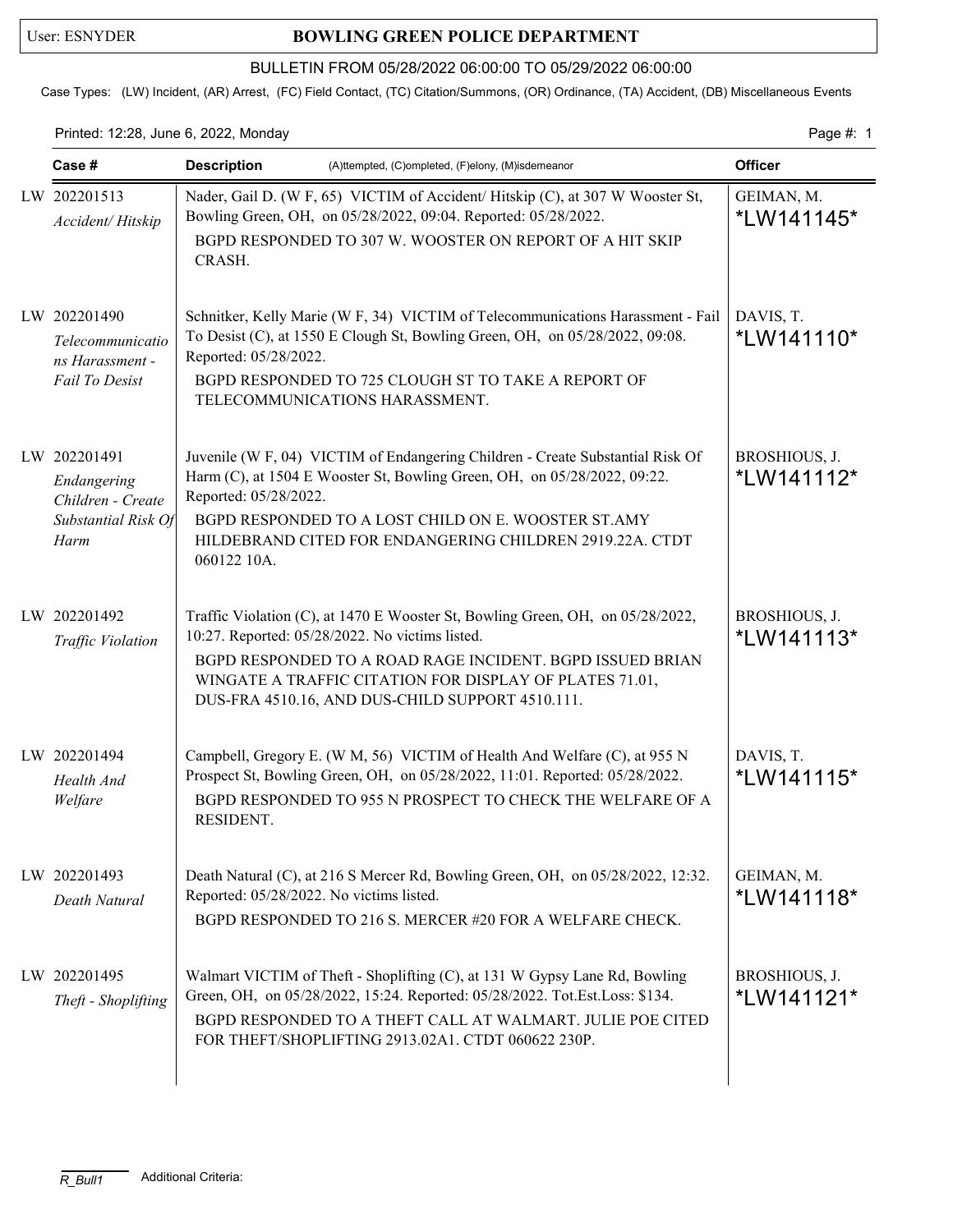Bulletin From 05/28/2022 06:00:00 To 05/29/2022 06:00:00 Page #: 2

|  | Case #                                                                        | <b>Description</b><br>(A)ttempted, (C)ompleted, (F)elony, (M)isdemeanor                                                                                                                                                                                                                                                                                     | <b>Officer</b>               |
|--|-------------------------------------------------------------------------------|-------------------------------------------------------------------------------------------------------------------------------------------------------------------------------------------------------------------------------------------------------------------------------------------------------------------------------------------------------------|------------------------------|
|  | LW 202201496<br><b>Violate Protection</b><br>Order Or Consent<br>Agreement Or | Geisinger, Gayle L. (W F, 69) VICTIM of Violate Protection Order Or Consent<br>Agreement Or Anti-stalki (C), at 100 N Main St, Bowling Green, OH, on 05/28/2022,<br>16:21. Reported: 05/28/2022.<br>BGPD RESPONDED TO AN ASSAULT COMPLAINT IN CITY LOT 1.                                                                                                   | BROSHIOUS, J.<br>*LW141123*  |
|  | Anti-stalki                                                                   | RAYMOND BEAIR CITED FOR VIOLATION OF A PROTECTION ORDER<br>2919.27. CTDT 060122 10A.                                                                                                                                                                                                                                                                        |                              |
|  | LW 202201497<br>Disorderly<br>Conduct - Fighting<br>Or Threatening            | Society VICTIM of Disorderly Conduct - Fighting Or Threatening (C), at 430 N<br>Prospect St, Bowling Green, OH, on 05/28/2022, 16:49. Reported: 05/28/2022.<br>BGPD REPONDED IN THE ALLEY BEHIND 430 N. PROSPECT ST. FOR 2<br>SUBJECTS ARGUEING.                                                                                                            | ROMSTADT, R.<br>*LW141122*   |
|  |                                                                               | JESSICA TOLLIVER AND JAMES MYERS WERE GIVEN A CRIMINAL<br>WARNING FOR DISORDERLY CONDUCT.                                                                                                                                                                                                                                                                   |                              |
|  | LW 202201498<br>Theft - Shoplifting                                           | Walmart VICTIM of Theft - Shoplifting (C), at 131 W Gypsy Lane Rd, Bowling<br>Green, OH, on 05/28/2022, 17:47. Reported: 05/28/2022. Tot.Est.Loss: \$165.<br>BGPD WAS ADVISED OF A SERIES OF THEFTS BY A SUBJECT.<br>CHARGES FOR GINA BOWEN FOR 5 COUNTS THEFT/SHOPLIFTING<br>2913.02A1 WERE SENT TO BGMC TO BE SERVED BY CERTIFIED MAIL.                   | BROSHIOUS, J.<br>*LW141124*  |
|  | LW 202201499<br><b>Found Property</b>                                         | Found Property (C), at 304 S Church St, Bowling Green, OH, on 05/28/2022, 18:00.<br>Reported: 05/28/2022. No victims listed.<br>BGPD RESPONDED TO THE AREA OF 304 S CHURCH ST ON A REPORT<br>OF A FOUND BICYCLE.                                                                                                                                            | KRIEGER, L.<br>*LW141126*    |
|  | LW 202201500<br>Disorderly<br>Conduct -<br>Insulting, Taunting                | Society VICTIM of Disorderly Conduct - Insulting, Taunting (C), at 616 Veterans<br>Memorial Dr, Bowling Green, OH, on 05/28/2022, 19:45. Reported: 05/28/2022.<br>BGPD TOOK A DISORDERLY CONDUCT REPORT BETWEEN JUVENILES                                                                                                                                   | ROMSTADT, R.<br>*LW141127*   |
|  | LW 202201501<br>Assault -<br>Knowingly Harm<br><i>Victim</i>                  | Crow, Nathaniel Lorand (B M, 26) VICTIM of Assault - Knowingly Harm Victim<br>(C), at 1616 E Wooster St, Bowling Green, OH, on 05/28/2022, 20:29. Reported:<br>05/28/2022.<br>BGPD RESPONDED TO 1616 E WOOSTER ST ON A REPORT OF A<br>POSSIBLE ASSAULT. ARMANDO ORTEGA WAS CITED FOR ASSAULT<br>2903.13A AND CRIMINAL DAMAGING 2909.06A1. CTDT 060622 230P. | KRIEGER, L.<br>*LW141128*    |
|  | LW 202201502<br>Suspicious Incident                                           | Suspicious Incident (C), at 1033 Devlac Grove Dr, Bowling Green, OH, on<br>05/28/2022, 21:33. Reported: 05/28/2022. No victims listed.<br>BGPD RESPONDED TO A SUSPICIOUS INCIDENT AT 1033 DEVLAC<br><b>GROVE DRIVE.</b>                                                                                                                                     | ST JOHN, K. S.<br>*LW141130* |
|  | LW 202201503<br>Discharging<br>Fireworks                                      | Discharging Fireworks (C), at 224 Biddle St, Bowling Green, OH, on 05/28/2022,<br>22:35. Reported: 05/28/2022. No victims listed.<br>BGPD OBSERVED RESIDENTS AT 224 BIDDLE STREET SHOOTING                                                                                                                                                                  | ST JOHN, K. S.<br>*LW141131* |
|  | $R_B$ ull1                                                                    | <b>Additional Criteria:</b>                                                                                                                                                                                                                                                                                                                                 |                              |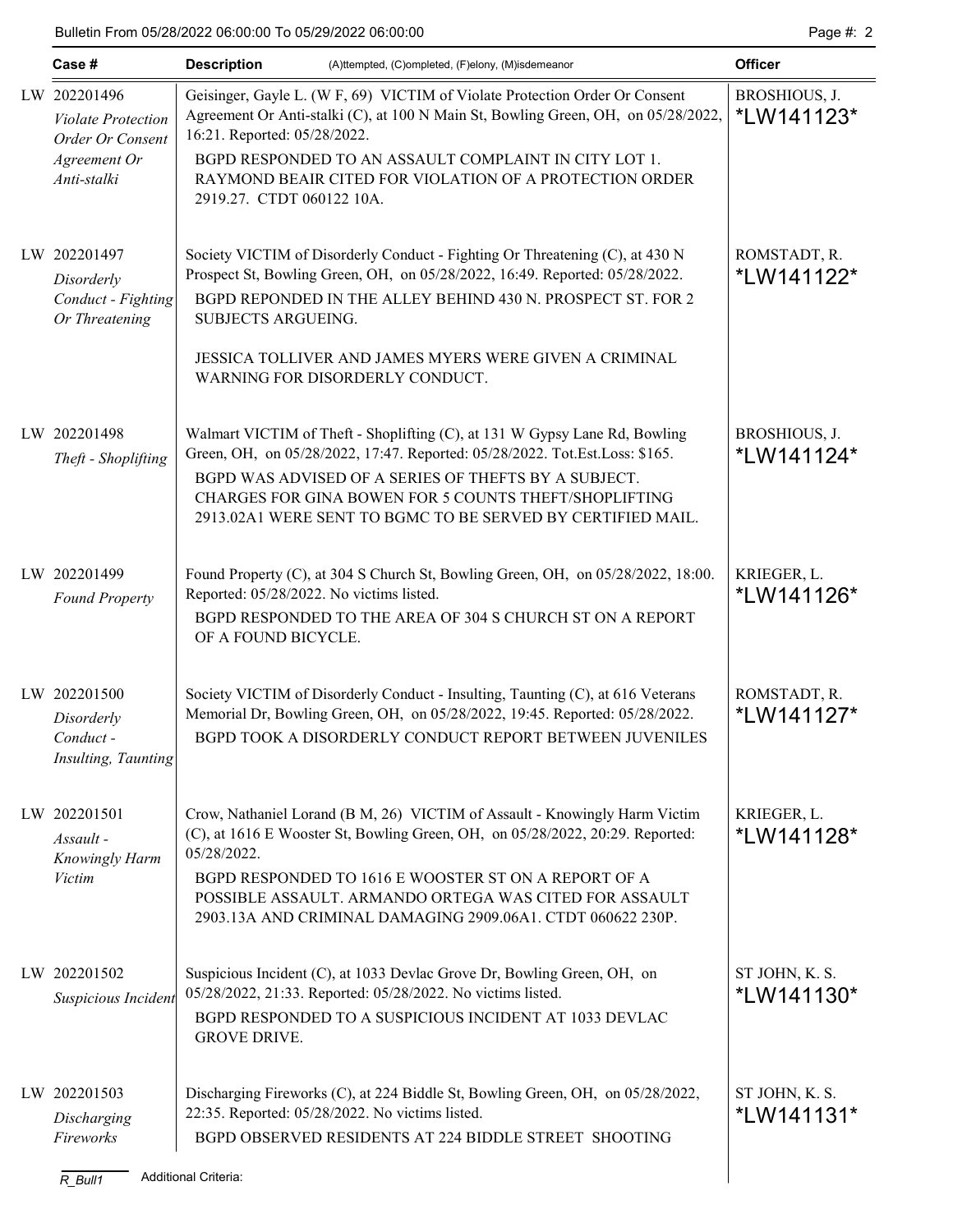| Case #                                                                      | <b>Officer</b>                                                                                                                                                                                                                                                                                                                                                                                                                   |                                   |
|-----------------------------------------------------------------------------|----------------------------------------------------------------------------------------------------------------------------------------------------------------------------------------------------------------------------------------------------------------------------------------------------------------------------------------------------------------------------------------------------------------------------------|-----------------------------------|
|                                                                             | FIREWORKS OFF WITHIN CITY LIMITS. EDWARD WALKER WAS GIVEN<br>A CRIMINAL WARNING FOR DISCHARGING FIREWORKS.                                                                                                                                                                                                                                                                                                                       |                                   |
| LW 202201504<br>Criminal Trespass<br>- Restricted Area                      | Society VICTIM of Criminal Trespass - Restricted Area (C), at 520 Conneaut Ave,<br>Bowling Green, OH, on 05/28/2022, 23:26. Reported: 05/28/2022.<br>BGPD OBSERVED 2 SUBJECTS AT CITY PARK AFTER PARK HOURS                                                                                                                                                                                                                      | ROMSTADT, R.<br>*LW141133*        |
|                                                                             | MICHAEL SMTIH AND BENJAMIN HYRE WERE GIVEN A CRIMINAL<br>WARNING FOR TRESPASSING.                                                                                                                                                                                                                                                                                                                                                |                                   |
| LW 202201506<br>Criminal Trespass<br>- Land Premises Of<br>Another          | Society VICTIM of Criminal Trespass - Land Premises Of Another (C), at 520<br>Conneaut Ave, Bowling Green, OH, on 05/28/2022, 23:30. Reported: 05/28/2022.<br>BGPD OBSERVED 3 SUBJECTS AT CITY PARK AFTER PARK HOURS                                                                                                                                                                                                             | ROMSTADT, R.<br>*LW141135*        |
|                                                                             | ISABELLE BAUER, MICHAEL DOMINICK, AND JADE HATHAWAY WERE<br>GIVEN A CRIMINAL WARNING FOR TRESPASSING.                                                                                                                                                                                                                                                                                                                            |                                   |
| LW 202201505<br>Criminal Trespass<br>- Restricted Area                      | Society VICTIM of Criminal Trespass - Restricted Area (C), at 520 Conneaut Ave,<br>Bowling Green, OH, on 05/28/2022, 23:36. Reported: 05/28/2022.<br>A MALE WAS OBSERVED AT THE SKATE PARK AT CITY PARK AFTER<br>DARK. THE MALE WAS IDENTIFIED AS JONAH STEPHENSON.<br>STEPHENSON WAS ISSUED A CRIMINAL WARNING FOR CRIMINAL<br>TRESPASS.                                                                                        | SHIMEL, A.<br>*LW141134*          |
| LW 202201507<br>Open Container<br>Liquor                                    | Society VICTIM of Open Container Liquor (C), at 1630 E Wooster St, Bowling<br>Green, OH, on 05/29/2022, 00:20. Reported: 05/29/2022.<br>SCOTT MCNEILLY AND BOBBIE GRUBOWSKI WERE GIVEN CRIMINAL<br>WARNINGS FOR OPEN CONTAINER.                                                                                                                                                                                                  | MULINIX, A.<br><i>*</i> LW141136* |
| LW 202201508<br>Driving While<br>Under The<br>Influence Of<br>Alcohol/Drugs | Society VICTIM of Driving While Under The Influence Of Alcohol/ Drugs (C), at 100<br>N Main St, Bowling Green, OH, on 05/29/2022, 01:03. Reported: 05/29/2022.<br>BGPD INITIATED A TRAFFIC STOP IN THE 100 BLOCK OF N MAIN.<br>SHEILA STRAWSER WAS ARRESTED FOR OVI/REFUSAL 4511.19A1A,<br>RIGHT OF WAY/PEDESTRIAN 4511.46, DRIVING IN MARKED LANES<br>4511.33, AND WRONG WAY/ONE WAY 4511.32. LODGED WCJC. CTDT<br>052322 830A. | KRIEGER, L.<br>*LW141138*         |
|                                                                             | 052922 ORIGINAL BMV2255 FORM SENT TO BMV/COLUMBUS. OH OL<br>NOT CONFISCATED.                                                                                                                                                                                                                                                                                                                                                     |                                   |
| LW 202201516<br>Falsification -<br>Public Official,<br>Mislead              | Romstadt, Robert Lee (W M, 25) VICTIM of Falsification - Public Official, Mislead<br>(C), at 100 Lehman Ave, Bowling Green, OH, on 05/29/2022, 01:09. Reported:<br>05/29/2022. Tot.Est.Loss: \$0.<br>DAKARAI FIELDS WAS OBSERVED TAMPERING WITH A STOP SIGN.<br>HE WAS TOLD TO GO HOME. TWO GIRLS WITH FIELDS GAVE FALSE<br>INFO TO OFFICERS WHEN QUESTIONED ABOUT THEIR NAME AND                                                | ROMSTADT, R.<br>*LW141155*        |
| $R$ $Bull1$                                                                 | <b>Additional Criteria:</b>                                                                                                                                                                                                                                                                                                                                                                                                      |                                   |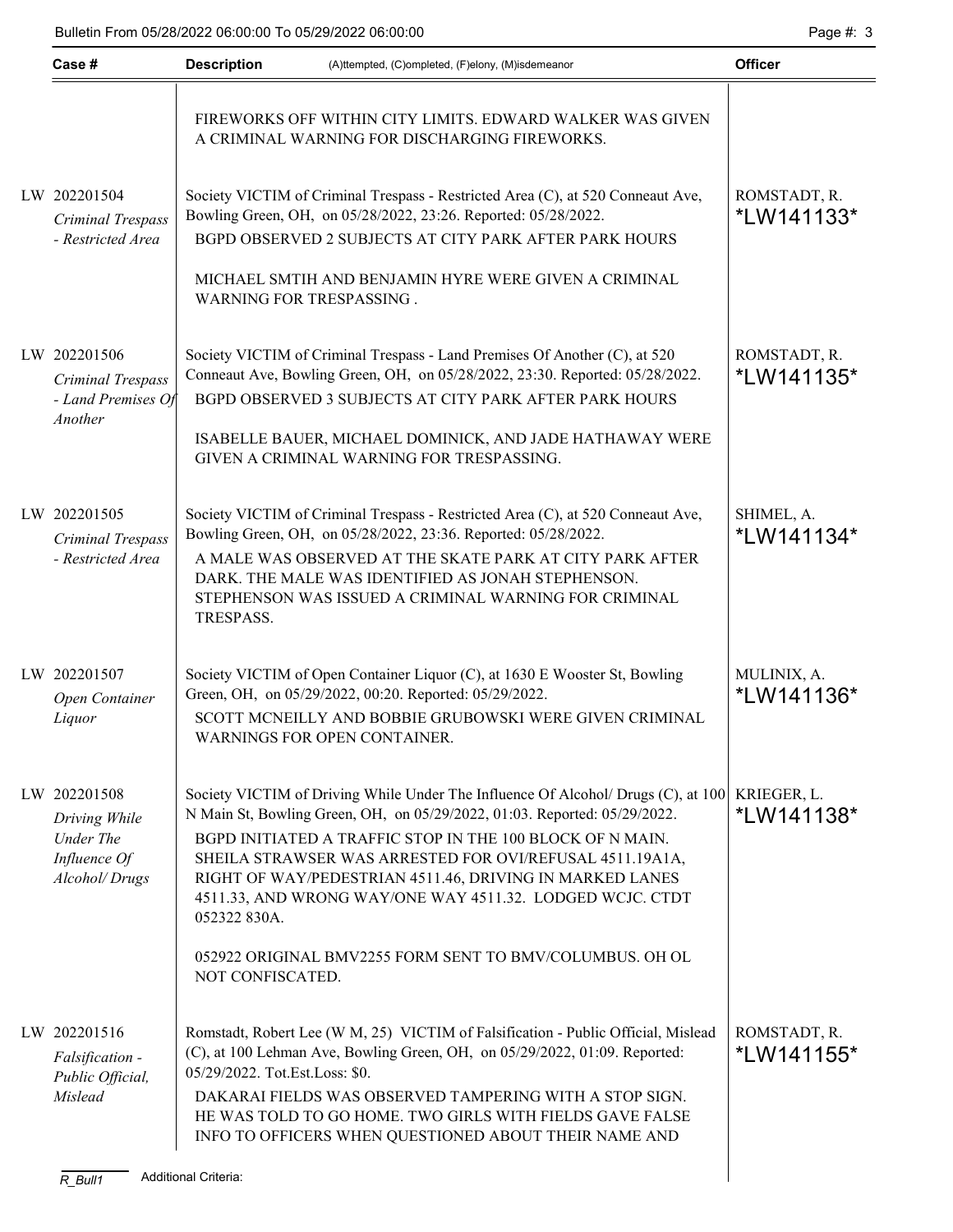| Page #: |  |
|---------|--|
|---------|--|

| Case #                                                                             | <b>Description</b><br>(A)ttempted, (C)ompleted, (F)elony, (M)isdemeanor |                                                                                                                                                                                                                                                                                                                                                                                                                                                   | <b>Officer</b>               |  |
|------------------------------------------------------------------------------------|-------------------------------------------------------------------------|---------------------------------------------------------------------------------------------------------------------------------------------------------------------------------------------------------------------------------------------------------------------------------------------------------------------------------------------------------------------------------------------------------------------------------------------------|------------------------------|--|
|                                                                                    | REPORT SENT TO JUV PROS.                                                | PARENT INFO. THE FEMALES WERE FOUND TO BE CLOVER MCNEIL<br>AND KEYGHAN JOHNS. THEIR PARENTS WERE CONTACTED. COPY OF                                                                                                                                                                                                                                                                                                                               |                              |  |
| LW 202201510<br>Driving While<br><b>Under The</b><br>Influence Of<br>Alcohol/Drugs |                                                                         | Society VICTIM of Driving While Under The Influence Of Alcohol/ Drugs (C), at 275<br>N Prospect St, Bowling Green, OH, on 05/29/2022, 02:32. Reported: 05/29/2022.<br>BGPD INITIATED A TRAFFIC STOP FOR A TRAFFIC CONTROL<br>DEVICE/STOP SIGN VIOLATION. ISABELLA ESCOBAR CITED FOR OVI<br>4511.19A1A AND PAC/BREATH (BAC=.104). CTDT 060122 830A.<br>053022 ORIGIANL BMV2255 FORM SENT TO BMV/COLUMBUS ALONG<br>WITH OH OL THAT WAS CONFISCATED. | ST JOHN, K. S.<br>*LW141143* |  |
| LW 202201511<br>Drug Abuse -<br>Marijuana                                          |                                                                         | Society VICTIM of Drug Abuse - Marijuana (C), at E Wooster St/s Summit St,<br>Bowling Green, OH, on 05/29/2022, 02:33. Reported: 05/29/2022.<br>JOHN COHN WAS CITED FOR POSSESSION OF MARIJUANA 2925.11C3<br>AND IMPROPER TRANSPORTATION OF A FIREARM IN A MOTOR<br>VEHILCE 2923.16. CTDT 060622 230P.                                                                                                                                            | MULINIX, A.<br>*LW141142*    |  |
| LW 202201512<br>Suspicious Incident                                                | 05/29/2022.                                                             | Porter, Zachary Daniel (W M, 21) VICTIM of Suspicious Incident (C), at 156 E<br>Court St/n Prospect St, Bowling Green, OH, on 05/29/2022, 02:42. Reported:<br>BGPD RESPONDED TO THE AREA OF THE 200 BLOCK OF E WOOSTER<br>ON A REPORT OF A SUSPICIOUS INCIDENT.                                                                                                                                                                                   | KRIEGER, L.<br>*LW141141*    |  |